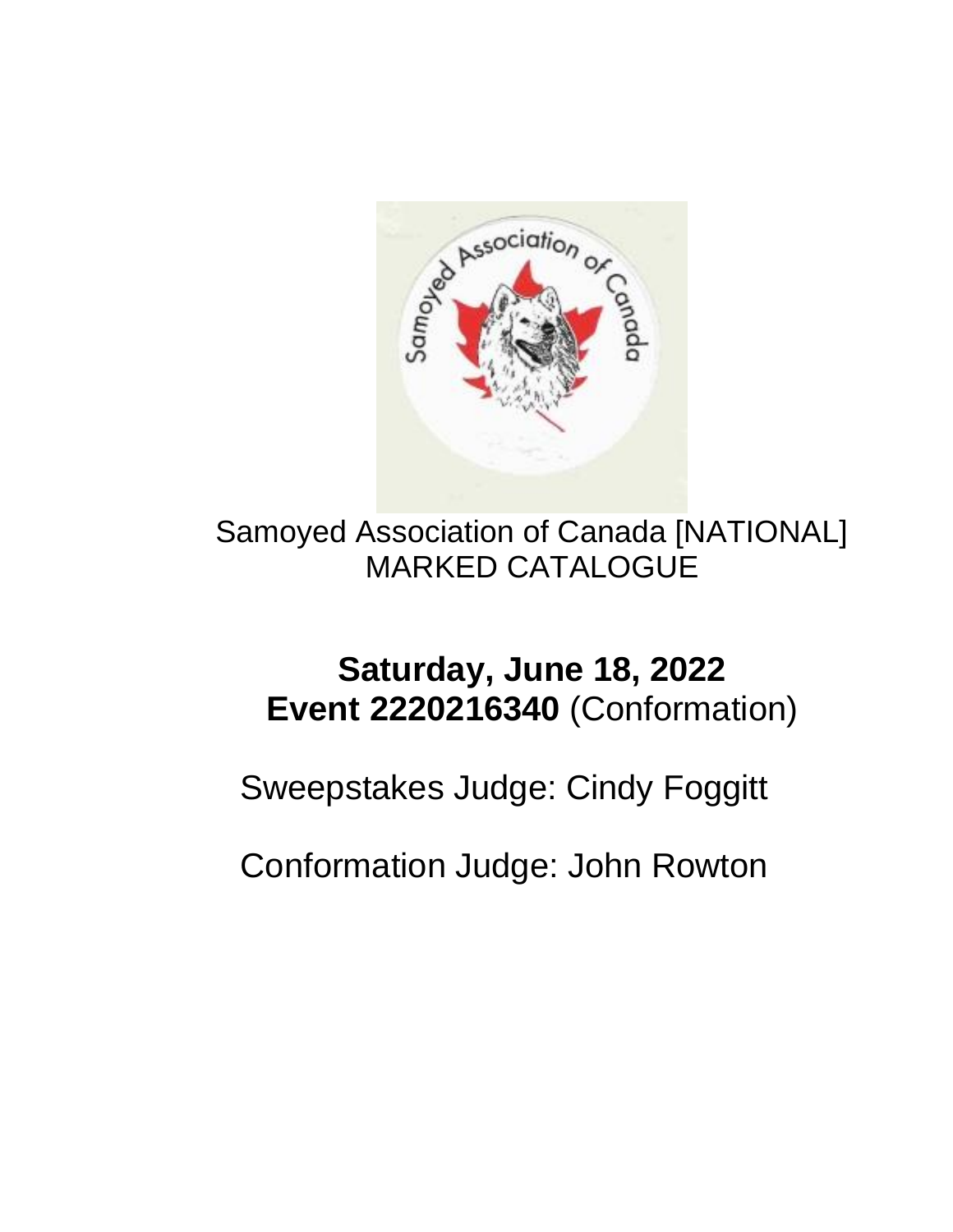## **Juvenile Sweeps**

**JUVENILE SWEEPS - BABY PUPPY 4-6 MONTHS MALE** (Sat)

**352 GANDALE 'N STARSTRUCK'S ARCTIC CLIPPER (M)**, Samoyed

1st **352**

## **JUVENILE SWEEPS - BABY PUPPY 4-6 MONTHS FEMALE** (Sat)

**353 GANDALE 'N STARSTRUCK'S BORN OF THE NORTH WIND (F)**, Samoyed

1st **353**

**Best of Sweeps 353 Best of Opposite in Sweeps 352**

## **Veteran Sweeps**

## **VETERANS SWEEPS - 7-10 YEARS FEMALE** (Sat)

**342 GCH SANCHAS STREETCAR NAMED DESIRE (F)**, Samoyed **343 GCH. DORMO'S ICE PRINCESS MOCHA, CGN,RE,CD (F)**, Samoyed

1st **343** 2nd **342**

**Best of Sweeps 343**

# **Working Sweeps**

## **WORKING SWEEPS MALE**

**340 CH SANCHA'S WHEN THE STARS ALIGN, HCT-S, JHD-S, RN VN ETD 347 GCHB VANDERBILT'S LET THE MAGIC BEGIN NTD-M**, EQ735750

1st **340** 2nd **347**

**Best Working Sweepstakes 340**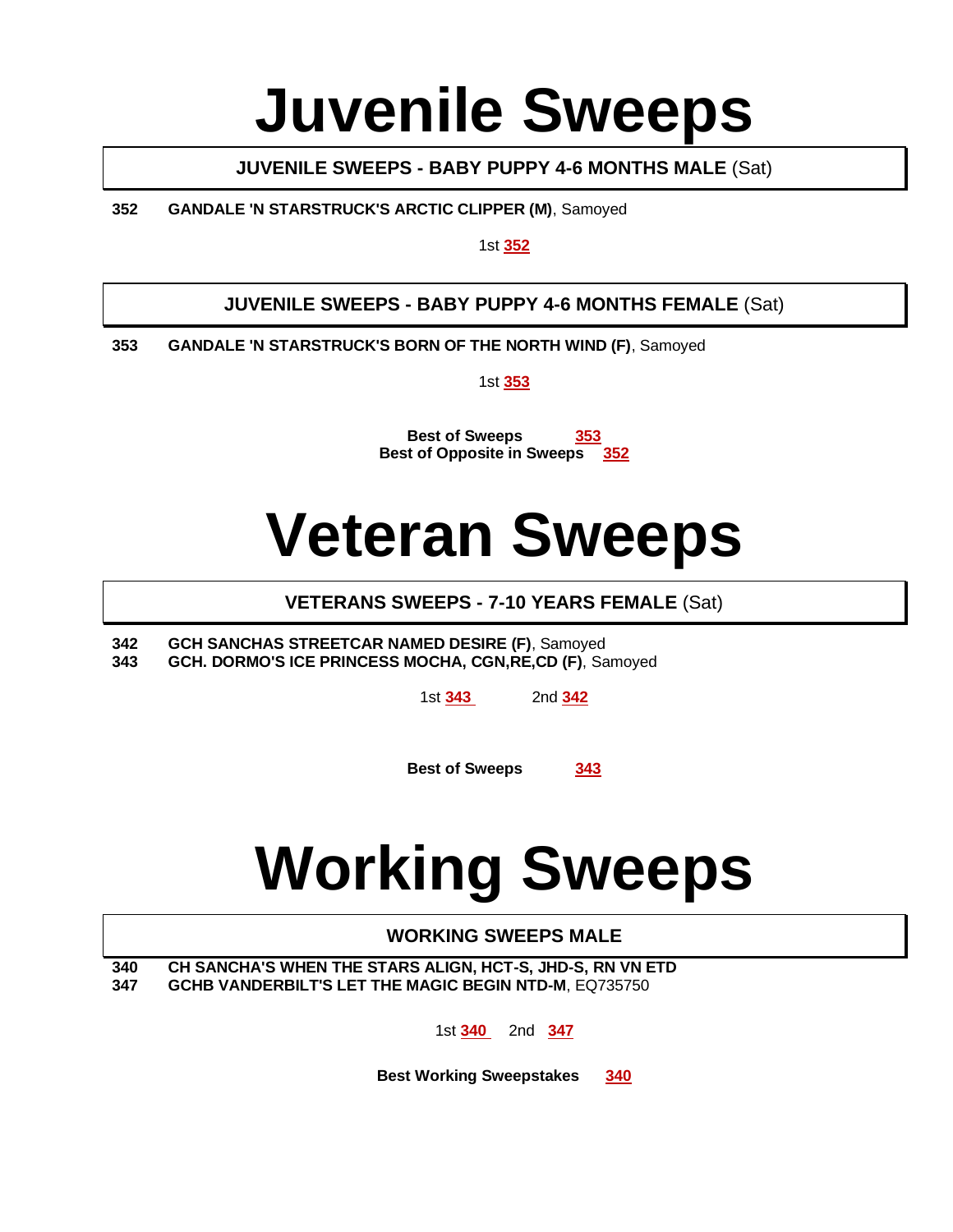## **Parade**

## **Parade of Champions**

**340 CH SANCHA'S WHEN THE STARS ALIGN, HCT-S, JHD-S, RN VN ETD (M)**, DU678871, Samoyed 28-Oct-16. Breeders: Caitlin E Gaffney & S. Patricia Cummins. AL521239 CH Sancha's The Wizard of Ahhhs x AA494871 CH Sanchas Streetcar Named Desire. Canada. Owner: Anne MORGAN

Hudson is a wonderful dog!

He has earned titles in conformation, rally obedience, herding, trick dog and versatility - all have been owner handled.

Hudson and Anne hope to continue participating in dog performance events.

- **342 GCH SANCHAS STREETCAR NAMED DESIRE (F)**, AA494871, Samoyed 13-Jan-13. Breeders: Patricia & Paul Cummins. CH Am.Can.Ch. Samoden's Brandywhine Bear x CH Ch. Sancha's Jazz Singer. Canada. Owner: Caitlin GAFFNEY
- Stella finished her Ch. Title in 9 days of shows at 6 months. She became a Junior's dog for the winner of 2015 zone finals. Finished her Grand Ch easily and was Best Opposite Sex in the 2018 Regional Specialty and has been tested in herding, carting, and barn hunt.
- **345 CH POLAR MIST HEAVEN'S DRIVE (M)**, FD-HU4060008, Samoyed 08-Oct-20. Breeders: Polar Mist (Lynette Blue and Ann Cozzi). CH Polar Mist Kick'N It Up x CH Polar Mist Wins The Race. Elsewhere. Owner: Audi SETIADI, Adriann ESTEBAN, Lynette BLUE. Agent: Jennifer **DRIESSEN**
- **349 CH SANCHA'S YIPYIP SKY BISON (M)**, EG704664, Samoyed 04-Apr-17. Breeders: Patricia Cummins and Paul Cummins. CH Vanderbilt's Let'Er Rip x CH Moonstar's Fly Me to the Moon. Canada. Owner: S Patricia CUMMINS, Dan COX, Jennifer CHANG
- Appa Too big for baby puppy class, kicked out of day care. Raised in the city, thriving in the country. Social media mogul while the peasants pay Google for extra photo storage. Devoted brother to Ali Gator and certified bad boy for life – much loved by his people!
- **351 GCH SANCHA'S ZINGULAR ZENSATION NTD (F)**, EW735519, Samoyed 24-Nov-17. Breeders: Patricia & Paul Cummins. CH Vanderbilt's Let 'Er Rip x CH Sancha NKrosspaw Nottibynature. Canada. Owner: Patricia CUMMINS, Paul CUMMINS
- Zena finished her Championship at 9 months with Best Puppy in Show and Group 3rd that judge wanted to take her home!! Her Grand championship came exactly one year later, in limited showing. Up for anything involving treats, Zena earned her Novice Trick Dog title in November 2021.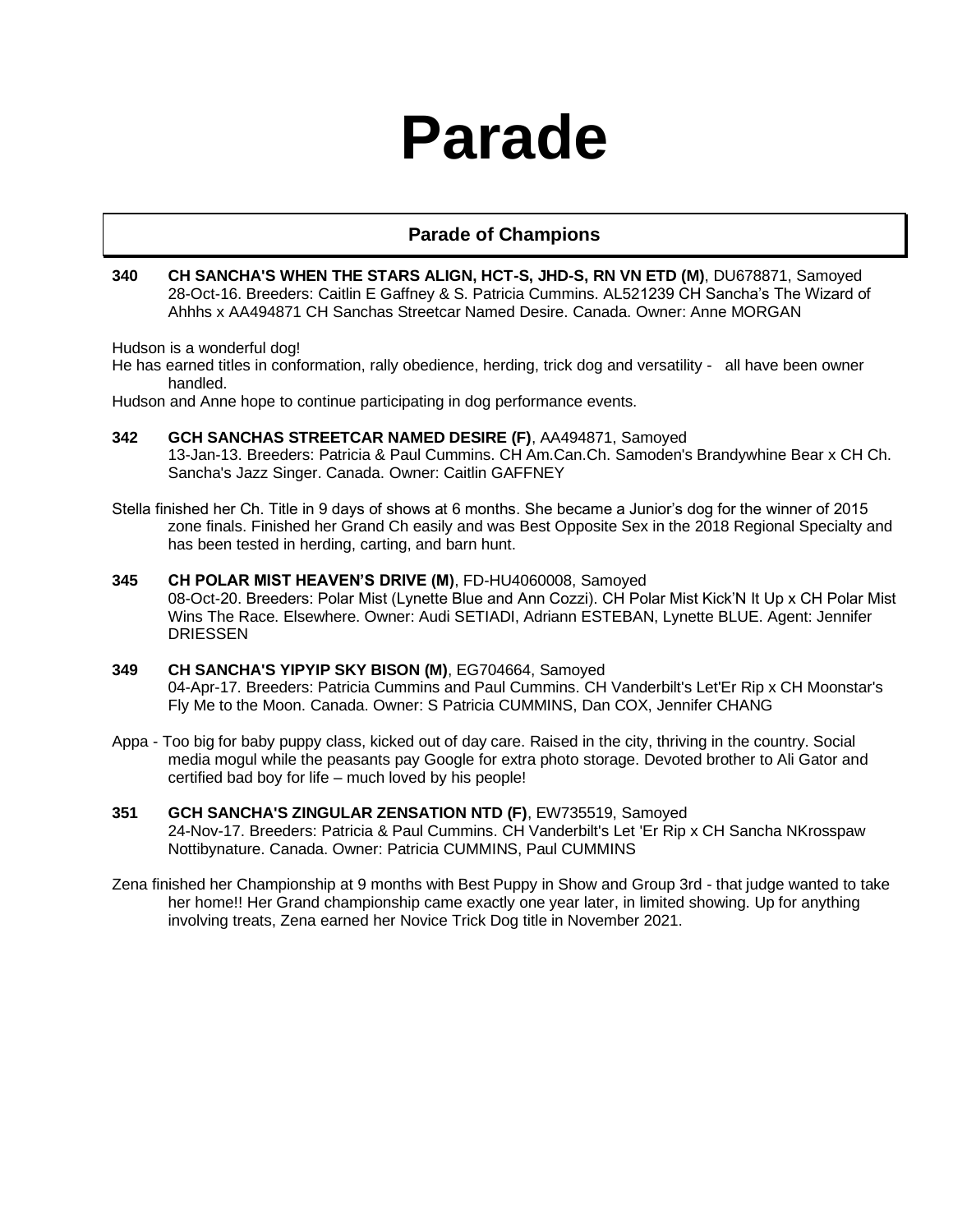## **Conformation**

## **Samoyed 1-1-6-5, 2A-0E-0D-0L**

## **Canadian Bred - Male**

## **338 SERSHAN'S MYSCHIEF MANAGED**, CK-HE3988792

**ABS** 18-Mar-20. Breeders: Lisa Hubenig. CH Sershan's Moonlit Frost x CH Sershans Arctic Ashes to Ashes. Canada. Owner: Lisa HUBENIG

## **Open - Male**

- **339 DORMO'S CHIEF OPERATOR**, CK-HG3995748
- **1ST** 18-Apr-20. Breeders: Maria Chow. Firecloud's Emissary of the Prophets x GCH Dormo's It Is All About MeMe. Canada. Owner: Maria CHOW, Sacha TRIVETT, Sebastian BJORK

## **WM 339 RWM -----**

## **Open - Female**

## **341 SANCHA'S CAFE AU LAIT**, CK-HL4005449

**1ST** 04-Jun-20. Breeders: Patricia Cummins, Paul Cummins, Caitlin Gaffney. CH Sancha Y Krosspaw Yenesei Yeti x CH Sancha's White Noise. Canada. Owner: Patricia CUMMINS, Paul CUMMINS, Caitlin **GAFFNEY** 

## **WF 341**

- **Working - Male 340 CH SANCHA'S WHEN THE STARS ALIGN, HCT-S, JHD-S, RN VN ETD**, DU678871
- **1ST** 28-Oct-16. Breeders: Caitlin E Gaffney & S. Patricia Cummins. AL521239 CH Sancha's The Wizard of Ahhhs x AA494871 CH Sanchas Streetcar Named Desire. Canada. Owner: Anne MORGAN

## **Veterans - Female**

- **342 GCH SANCHAS STREETCAR NAMED DESIRE**, AA494871
- **2ND** 13-Jan-13. Breeders: Patricia & Paul Cummins. CH Am.Can.Ch. Samoden's Brandywhine Bear x CH Ch. Sancha's Jazz Singer. Canada. Owner: Caitlin GAFFNEY
- **343 GCH. DORMO'S ICE PRINCESS MOCHA, CGN,RE,CD**, AJ508016
- **1ST** 10-May-13. Breeders: Maria Chow. Am.Can.Ch. Firecloud's Devilish Hot Cuppa Joe x Ch. Dormo's She Knows It All, AGX,AGIJ,RN,NP. Canada. Owner: Maria CHOW

## **Working - Female**

- **344 CH STARSTRUCK'N GANDALE'S OUT OF THE HAZE (USA) RA NS VA ETD**, 1140097
- **1ST** 26-Jan-18. Breeders: Darlene Rautio / Cheri Hollenback. Silver Fox Dunkin' Special x CH Sershan Purple Haze At Gandale. Elsewhere. Owner: Sheri DALTON, Darlene RAUTIO

## **Specials Only - Male**

**337 SNOWLEGEND GAZING ON A STAR**, CK-JU4130582

29-Oct-21. Breeders: Larisa Salay. CH Snowlegend All EyeZ on Me x Elenius Life Virsavia. Canada. Owner: Jennifer MACKENZIE

## **345 CH POLAR MIST HEAVEN'S DRIVE**, FD-HU4060008

08-Oct-20. Breeders: Polar Mist (Lynette Blue and Ann Cozzi). CH Polar Mist Kick'N It Up x CH Polar Mist Wins The Race. Elsewhere. Owner: Audi SETIADI, Adriann ESTEBAN, Lynette BLUE. Agent: Jennifer DRIESSEN

- **346 CH VANDERBILT'S SALT 'N PEPPER**, CK-JA4061676
- **ABS** 02-Jan-21. Breeders: Owner. CH Vanderbilt's Habanero Pepper x CH Vanderbilts Strike A Pose. Canada. Owner: Judi ELFORD

## **347 GCHB VANDERBILT'S LET THE MAGIC BEGIN NTD-M**, EQ735750 30-Aug-17. Breeders: Judi & Blair Elford. Polar Mist Kick Up The Party x Vanderbilt's Printemps Love Games. Canada. Owner: Tracey & John PARRY, Judi & Blair ELFORD

## **348 CH SANCHA Y KROSSPAW YENESEI YETI**, EG704665

04-Apr-17. Breeders: Patricia Cummins and Paul Cummins. CH Vanderbilt's Let'Er Rip x CH Moonstar's Fly Me to the Moon. Canada. Owner: S Patricia CUMMINS, Paul Kent CUMMINS, Florence HAWDON **CONWAY**